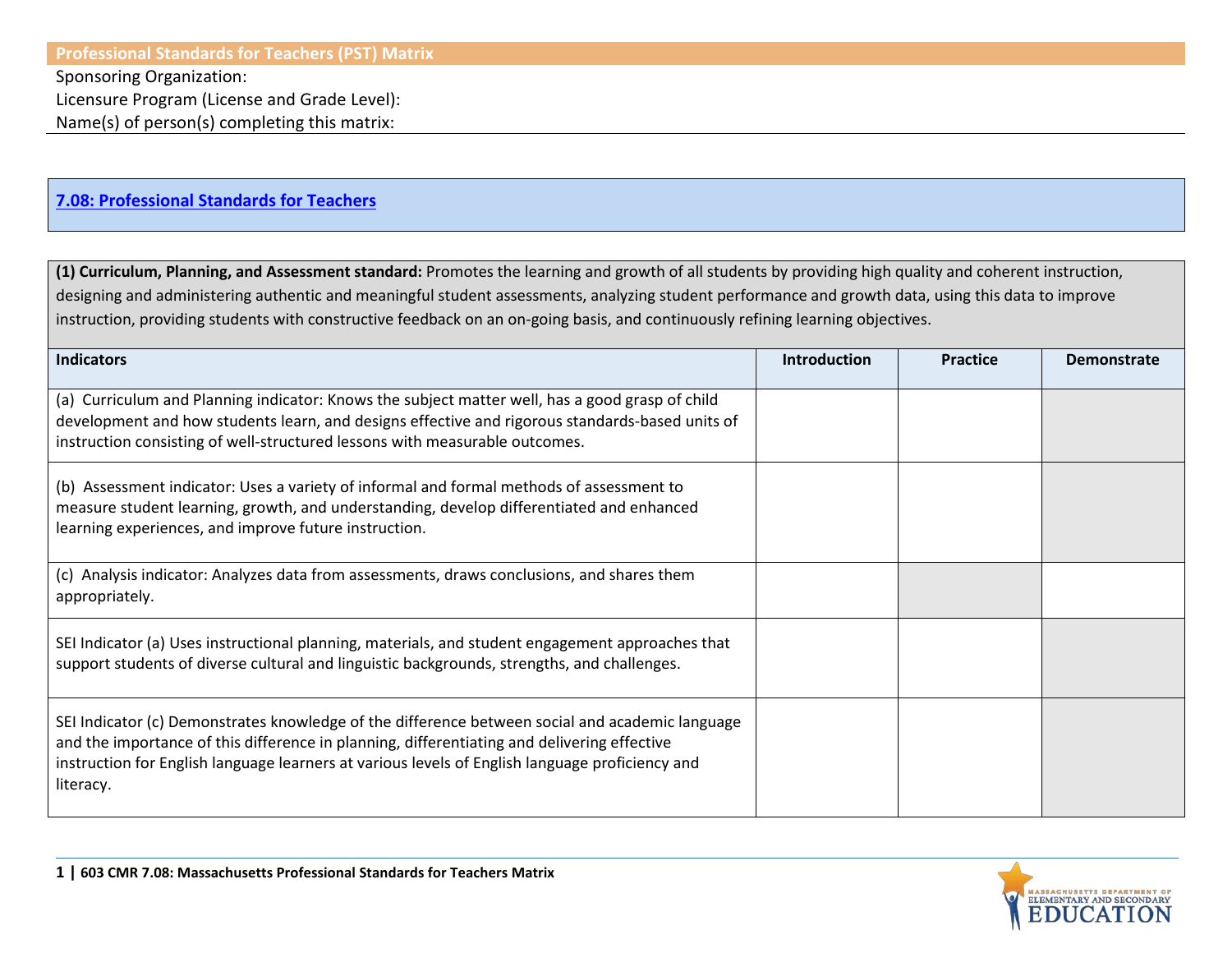## **Professional Standards for Teachers (PST) Matrix**

Sponsoring Organization:

Licensure Program (License and Grade Level):

Name(s) of person(s) completing this matrix:

| (2) Teaching All Students standard: Promotes the learning and growth of all students through instructional practices that establish high expectations, create a                                                                                                             |                     |                 |                    |
|-----------------------------------------------------------------------------------------------------------------------------------------------------------------------------------------------------------------------------------------------------------------------------|---------------------|-----------------|--------------------|
| safe and effective classroom environment, and demonstrate cultural proficiency.                                                                                                                                                                                             |                     |                 |                    |
| <b>Indicators</b>                                                                                                                                                                                                                                                           | <b>Introduction</b> | <b>Practice</b> | <b>Demonstrate</b> |
| (a) Instruction indicator: Uses instructional practices that reflect high expectations regarding<br>content and quality of effort and work, engage all students, and are personalized to accommodate<br>diverse learning styles, needs, interests, and levels of readiness. |                     |                 |                    |
| (b) Learning Environment indicator: Creates and maintains a safe and collaborative learning<br>environment that values diversity and motivates students to take academic risks, challenge<br>themselves, and claim ownership of their learning.                             |                     |                 |                    |
| (c) Cultural Proficiency indicator: Actively creates and maintains an environment in which<br>students' diverse backgrounds, identities, strengths, and challenges are respected.                                                                                           |                     |                 |                    |
| (d) Expectations indicator: Plans and implements lessons that set clear and high expectations and<br>make knowledge accessible for all students.                                                                                                                            |                     |                 |                    |
| (e) Social and Emotional Learning Indicator: Employs a variety of strategies to assist students to<br>develop social emotional-competencies: self-awareness, self-management, social awareness,<br>relationship skills, and responsible decision-making.                    |                     |                 |                    |
| (f) Classroom Management Indicator: Employs a variety of classroom management strategies, and<br>establishes and maintains effective routines and procedures that promote positive student<br>behavior.                                                                     |                     |                 |                    |
| SEI Indicator (b) Uses effective strategies and techniques for making content accessible to English<br>language learners.                                                                                                                                                   |                     |                 |                    |
| SEI Indicator (d) Creates and maintains a safe and collaborative learning environment that values<br>diversity and motivates students to meet high standards of conduct, effort and performance.                                                                            |                     |                 |                    |



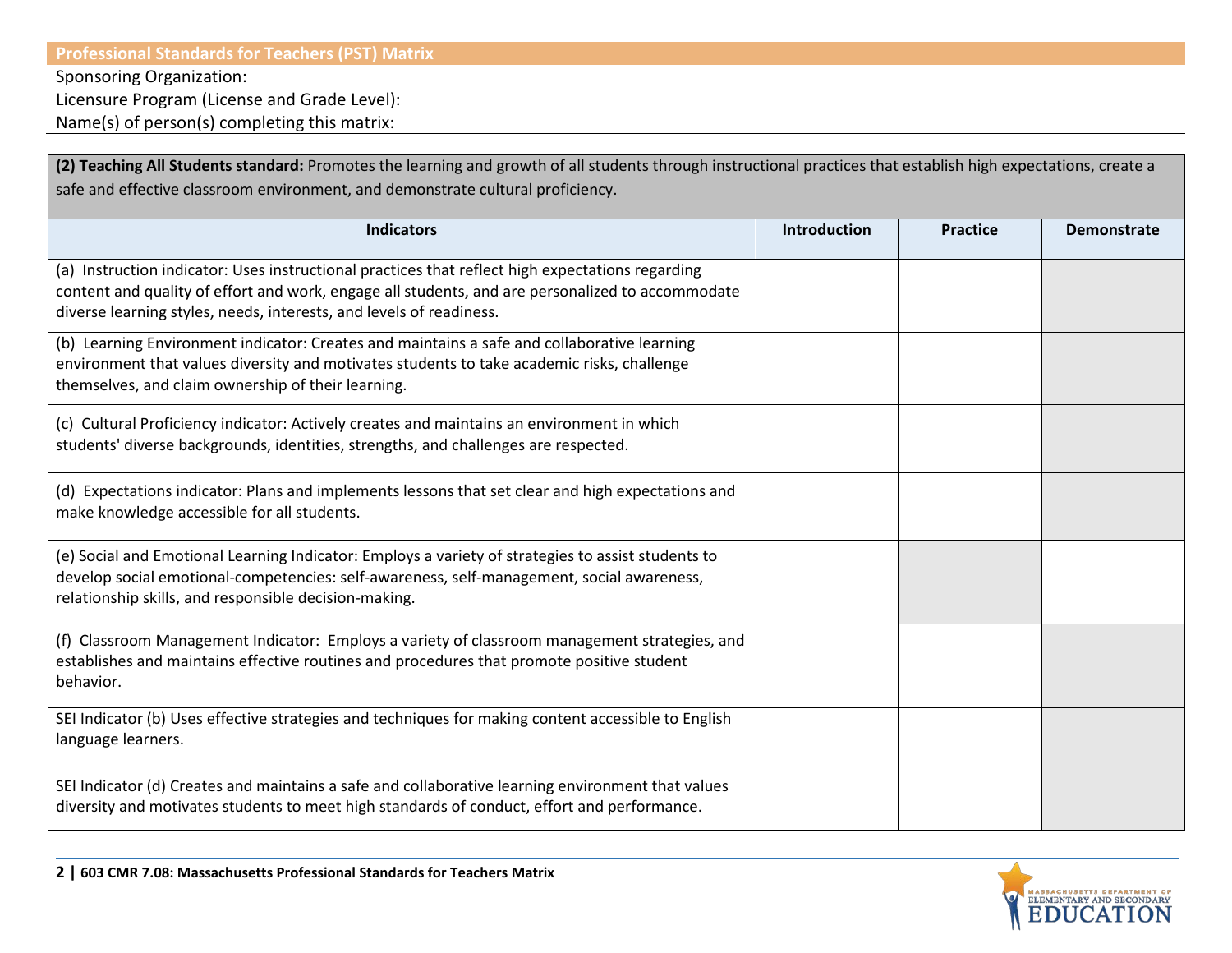Sponsoring Organization:

Licensure Program (License and Grade Level):

Name(s) of person(s) completing this matrix:

| (3) Family and Community Engagement standard: Promotes the learning and growth of all students through effective partnerships with families, caregivers,<br>community members, and organizations.                              |                     |                 |                    |
|--------------------------------------------------------------------------------------------------------------------------------------------------------------------------------------------------------------------------------|---------------------|-----------------|--------------------|
| <b>Indicators</b>                                                                                                                                                                                                              | <b>Introduction</b> | <b>Practice</b> | <b>Demonstrate</b> |
| (a) Engagement indicator: Welcomes and encourages every family to become active participants in<br>the classroom and school community.                                                                                         |                     |                 |                    |
| (b) Collaboration indicator: Collaborates with families and communities to create and implement<br>strategies for supporting student learning and development both at home and at school.                                      |                     |                 |                    |
| (c) Communication indicator: Engages in regular, two-way, and culturally proficient<br>communication with families about student learning and performance.                                                                     |                     |                 |                    |
| SEI Indicator (e) Collaborates with families, recognizing the significance of native language and<br>culture to create and implement strategies for supporting student learning and development both<br>at home and at school. |                     |                 |                    |

| (4) Professional Culture standard: Promotes the learning and growth of all students through ethical, culturally proficient, skilled, and collaborative practice.                                                                                                                                                                         |                     |                 |                    |
|------------------------------------------------------------------------------------------------------------------------------------------------------------------------------------------------------------------------------------------------------------------------------------------------------------------------------------------|---------------------|-----------------|--------------------|
| <b>Indicators</b>                                                                                                                                                                                                                                                                                                                        | <b>Introduction</b> | <b>Practice</b> | <b>Demonstrate</b> |
| (a) Reflection indicator: Demonstrates the capacity to reflect on and improve the educator's own<br>practice, using informal means as well as meetings with teams and work groups to gather<br>information, analyze data, examine issues, set meaningful goals, and develop new approaches in<br>order to improve teaching and learning. |                     |                 |                    |
| (b) Professional Growth indicator: Actively pursues professional development and learning<br>opportunities to improve quality of practice or build the expertise and experience to assume                                                                                                                                                |                     |                 |                    |